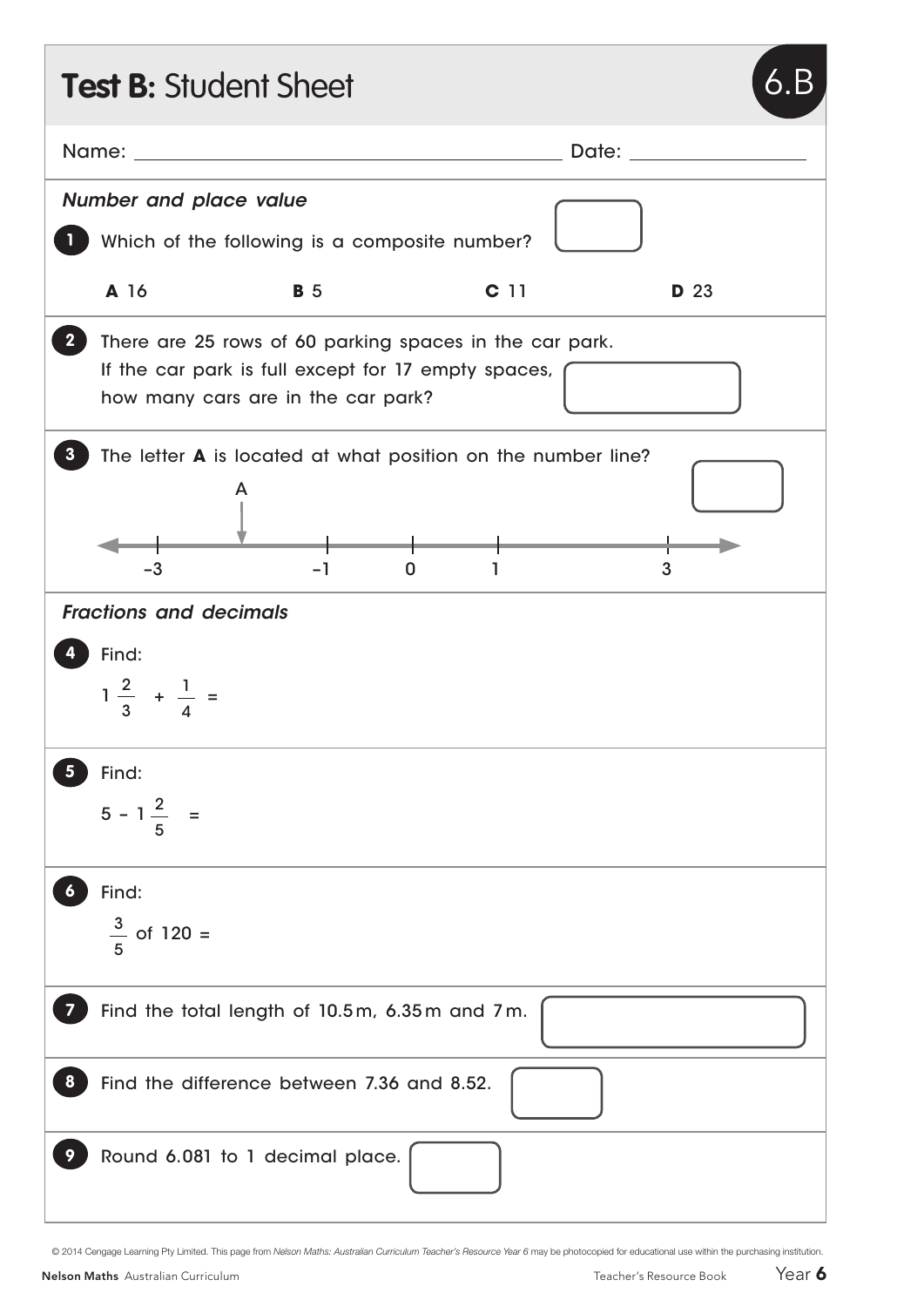|                 | <b>Test B: Student Sheet</b>           |                                                                                                             |                  | 6.B     |
|-----------------|----------------------------------------|-------------------------------------------------------------------------------------------------------------|------------------|---------|
| 10              | Find:<br>$7.86 \times 4 =$             |                                                                                                             |                  |         |
| $\mathbf{1}$    | Find:<br>$282 \div 8 =$                |                                                                                                             |                  |         |
| 12 <sup>°</sup> | $92.117 \times 1000 =$                 |                                                                                                             |                  |         |
|                 | A 9.2117                               | <b>B</b> 921.17                                                                                             | C 9211.7         | D 92117 |
| 13              | $47.61 \div 100 =$                     |                                                                                                             |                  |         |
|                 | A 0.04761                              | <b>B</b> 0.4761                                                                                             | $C$ 4.761        | D 476.1 |
| 14<br>15        | $\frac{2}{1}$ =                        | The shaded part of the grid represents:                                                                     | $\%$             |         |
|                 | 5                                      |                                                                                                             |                  |         |
|                 | A 5%                                   | <b>B</b> 20%                                                                                                | C <sub>25%</sub> | D 40%   |
| 16 <sup>1</sup> | <b>Money and financial mathematics</b> | A hat is on sale. It costs \$35 at full price, but is<br>marked 25% off. What is the sale price of the hat? |                  |         |

© 2014 Cengage Learning Pty Limited. This page from *Nelson Maths: Australian Curriculum Teacher's Resource Year 6* may be photocopied for educational use within the purchasing institution.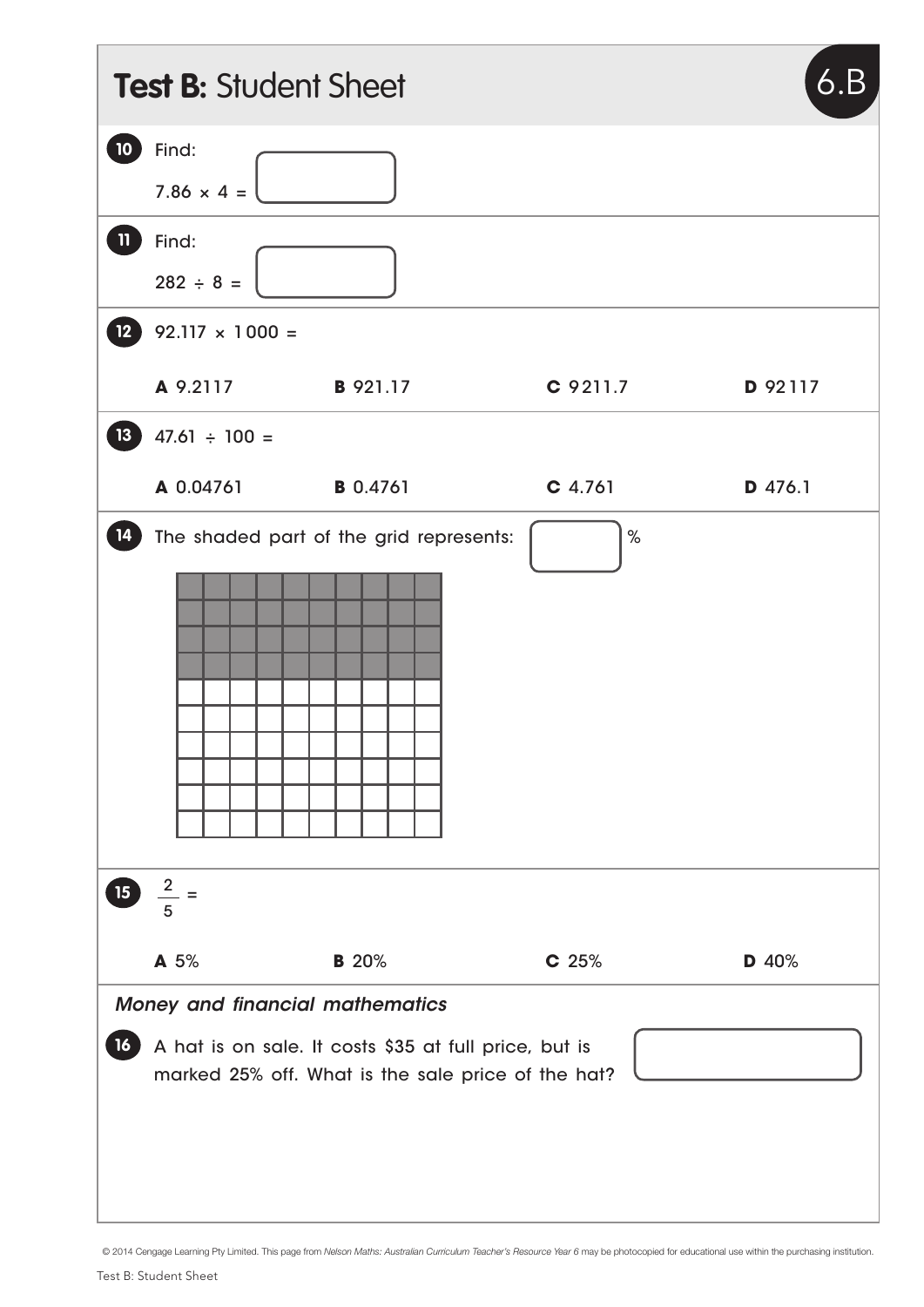|                 | <b>Test B: Student Sheet</b><br>6.                                                     |
|-----------------|----------------------------------------------------------------------------------------|
|                 | Patterns and algebra                                                                   |
| 17 <sup>2</sup> | Continue the pattern:<br>$\frac{1}{8}$ , $\frac{3}{8}$ , $\frac{6}{8}$ , $\frac{1}{8}$ |
| 18              | Find:<br>$(12 \times 10) - (6 \div 2) + 9 =$                                           |
|                 | <b>Using units of measurement</b>                                                      |
| 19 <sup>°</sup> | Express 9.25L in millilitres (mL)                                                      |
|                 | 20 Which has the greater area?                                                         |
|                 | A square with side lengths of 5cm<br>A                                                 |
|                 | В<br>A rectangle with side lengths of 3 cm and 8 cm                                    |
| <b>Shape</b>    |                                                                                        |
| 21              | The following net<br>makes what shape?                                                 |
|                 | Location and transformation                                                            |
| 22              | Reflect the triangle<br>to the left.                                                   |

© 2014 Cengage Learning Pty Limited. This page from *Nelson Maths: Australian Curriculum Teacher's Resource Year 6* may be photocopied for educational use within the purchasing institution.